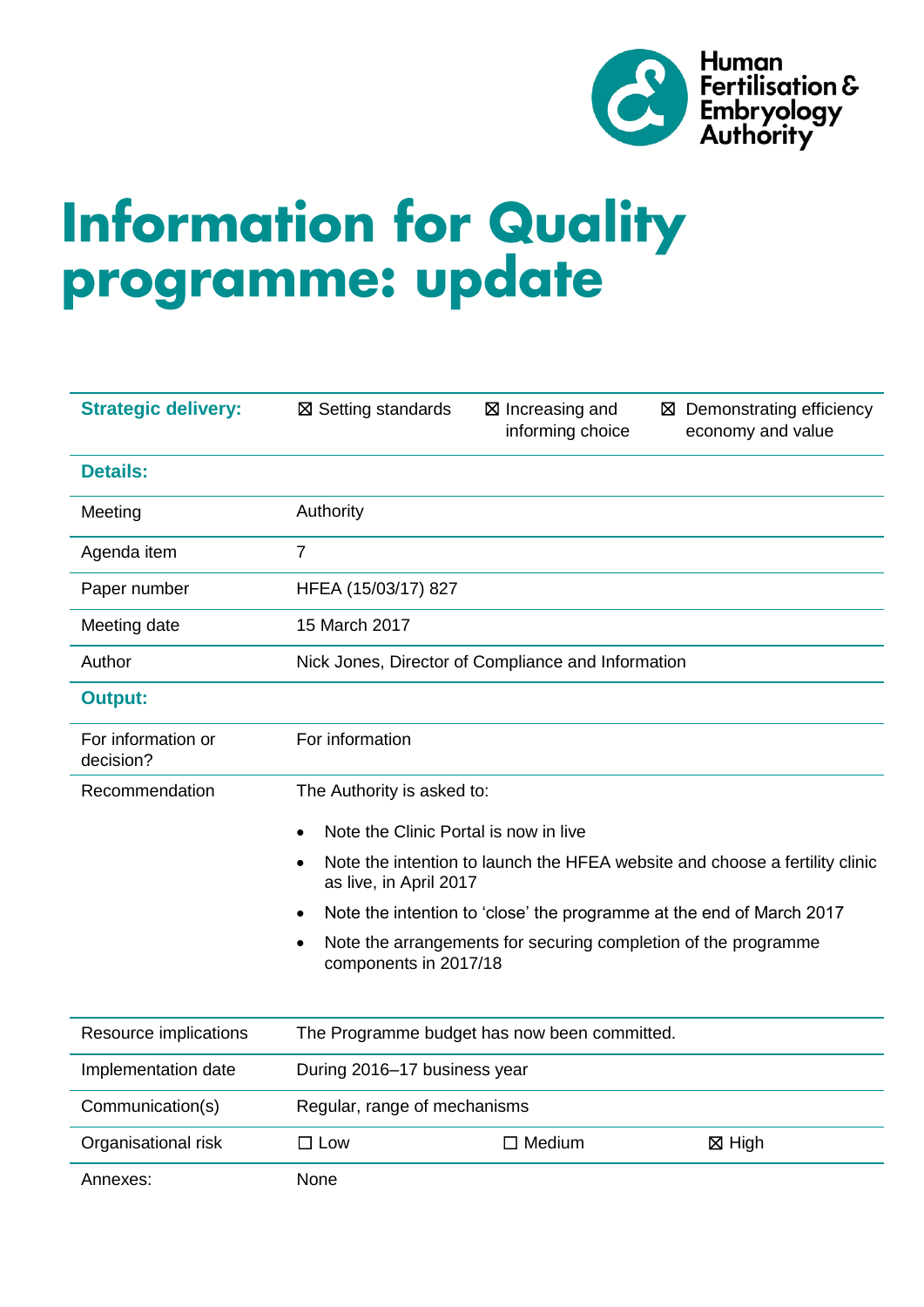## **Background** 1.

- $1.1.$ The Information for Quality (IfQ) programme encompasses:
	- The redesign of our website and Choose a Fertility Clinic (CaFC) function
	- The redesign of the 'Clinic Portal' (used for interacting with clinics) and combining it with data submission functionality (Release 2) that is currently provided in our separate system (used by clinics to submit treatment data to us)
	- A revised dataset and data dictionary which will be submitted for approval by the Standardisation Committee for Care Information (SCCI)
	- A revised Register of treatments, which will include the migration of historical data contained within the existing Register
	- The redesign of our main internal systems that comprise the Authority's Register and supporting IT processes.
- **1.2.** Given the importance of IfQ to our strategy, we update the Authority on progress at each meeting and seek approval for direction and actions.
- **1.3.** This paper updates Members on:
	- The programme
	- Work in progress
	- Completing the programme
	- Programme budget

#### $2.$ The IfQ programme

- 2.1. The IfQ programme is scheduled to conclude in March this year. This paper brings members up to date with progress and sets out the path to conclusion.
- 2.2. The programme is progressing according to 'agile' principles required by the Government Digital Service (GDS).
- **2.3.** Our attention is now focussed on completing the work necessary to move the HFEA website from Beta to live and producing a Beta version of the treatment submission system (Clinic Portal R2) – see below.
- 2.4. The Clinic Portal was launched on 19 January 2017, the day following the last Authority meeting. That launch went reasonably well, albeit with some clinics getting in touch about getting access to the portal – given the enhanced security requirements. Most queries were dealt with quickly and effectively but there were frustrations felt by a few clinics. The queries were mostly categorised as 'user error' a frequently misused term: any new system will take some getting used to. Attention now is turning to the transition of the portal to business as usual status and, of course, maximising the potential of the portal as a communication channel and to drive improvements and efficiencies.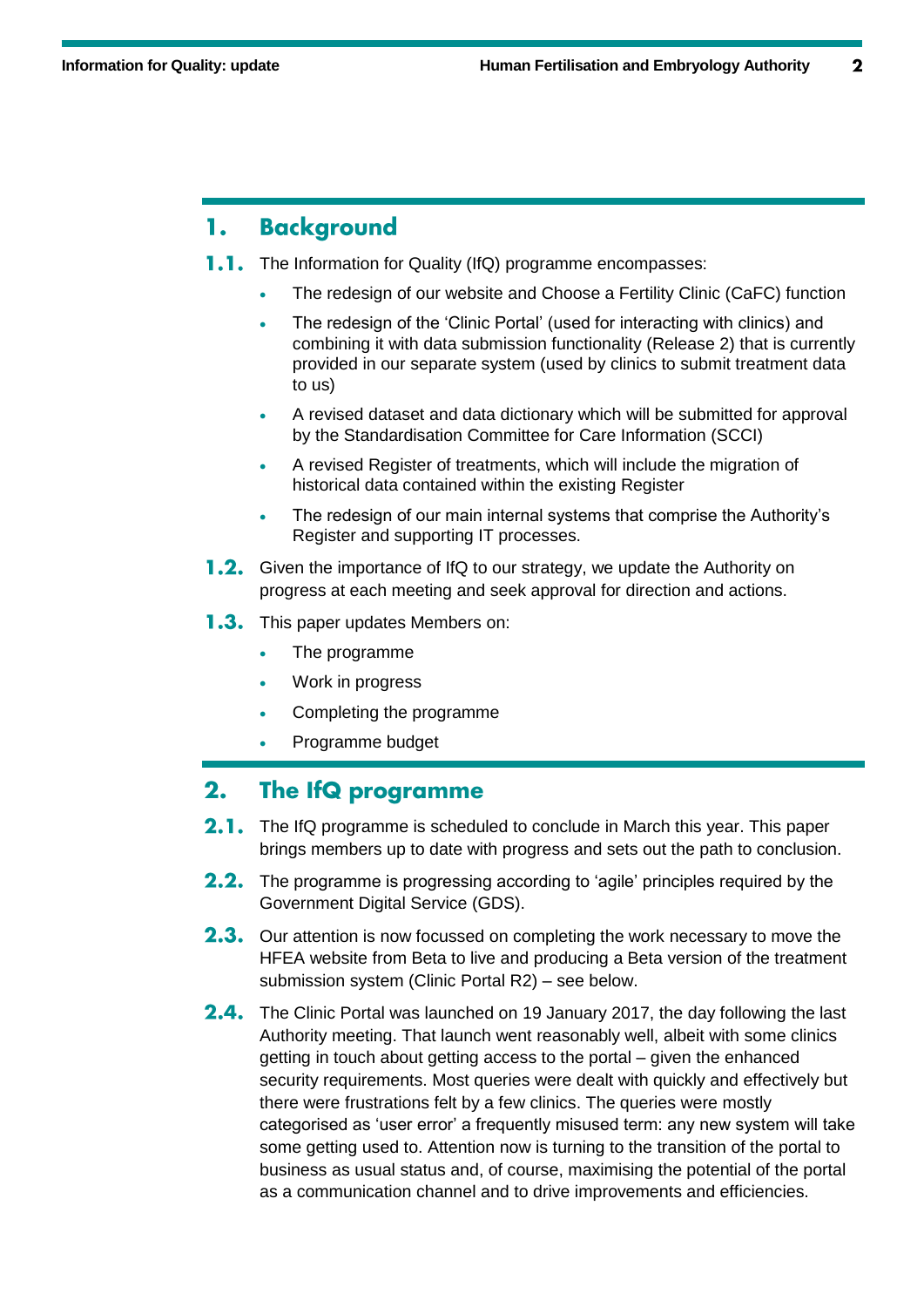## **Work in progress** 3.

## **Website and choose a fertility clinic**

- **3.1.** Since the launch of the Clinic Portal, the primary focus of activity has been on completing the website. Intensive activity has been underway leading to the GDS gateway assessment for authority to live stage, which took place on 8 March 2017. We hope to be able to report the outcome of that assessment at the Authority meeting.
- 3.2. The team has been working very hard on creating new rich content for the website including video clips and animations as well as a home page news feed and a listings feature. We hope to demonstrate these features at the meeting.
- **3.3.** As outlined to the Authority at the previous meeting, we had been expecting the judgment on the judicial review relating to proposals for publishing performance measures within CaFC, by the end of January 2017. To date, this has not been received, and it is still unclear when this might be received. This is obviously frustrating and at this stage we simply do not know what impact this will have on plans to launch the website.
- **3.4.** Due to the delay to the website, and in anticipation of launch (in March/April 2017), we asked clinics (in December 2016) to undertake a verification exercise relating to their performance data in respect of CaFC. This differs from previous years' exercises (due to the new focus on cumulative birth rates) but is necessary to ensure that we can start the new CaFC with a high quality dataset (subsequent verification exercises will be more straightforward). We extended the deadline a month to the end of March 2017, to ease the burden on clinics.
- **3.5.** Until we receive the court judgment we cannot assess the extent of any changes necessary to meet any requirements; we need to complete the CaFC verification exercise; we need to undertake security penetration testing; and we require GDS clearance. However, it is still our hope and intention to launch in April 2017.

## **Release 2 – data submission component**

**3.6.** Progress on this element of IfQ has slipped because of the additional work required on the launch of the portal and the website. Section four, sets out the implications of this further. However, it is important to emphasise the foundations that have been put in place to enable us to proceed to completion over the summer.

Over the last 12 months, the Register has been subject to a thorough overhaul, and cleansing exercise. Critical data fields have been reviewed for error, absence or duplication and resolved, wherever possible. The most serious errors – so-called 'severity 1' errors – which would have prevented data migration to take place have all been resolved, thanks to the hard work of the team and clinics.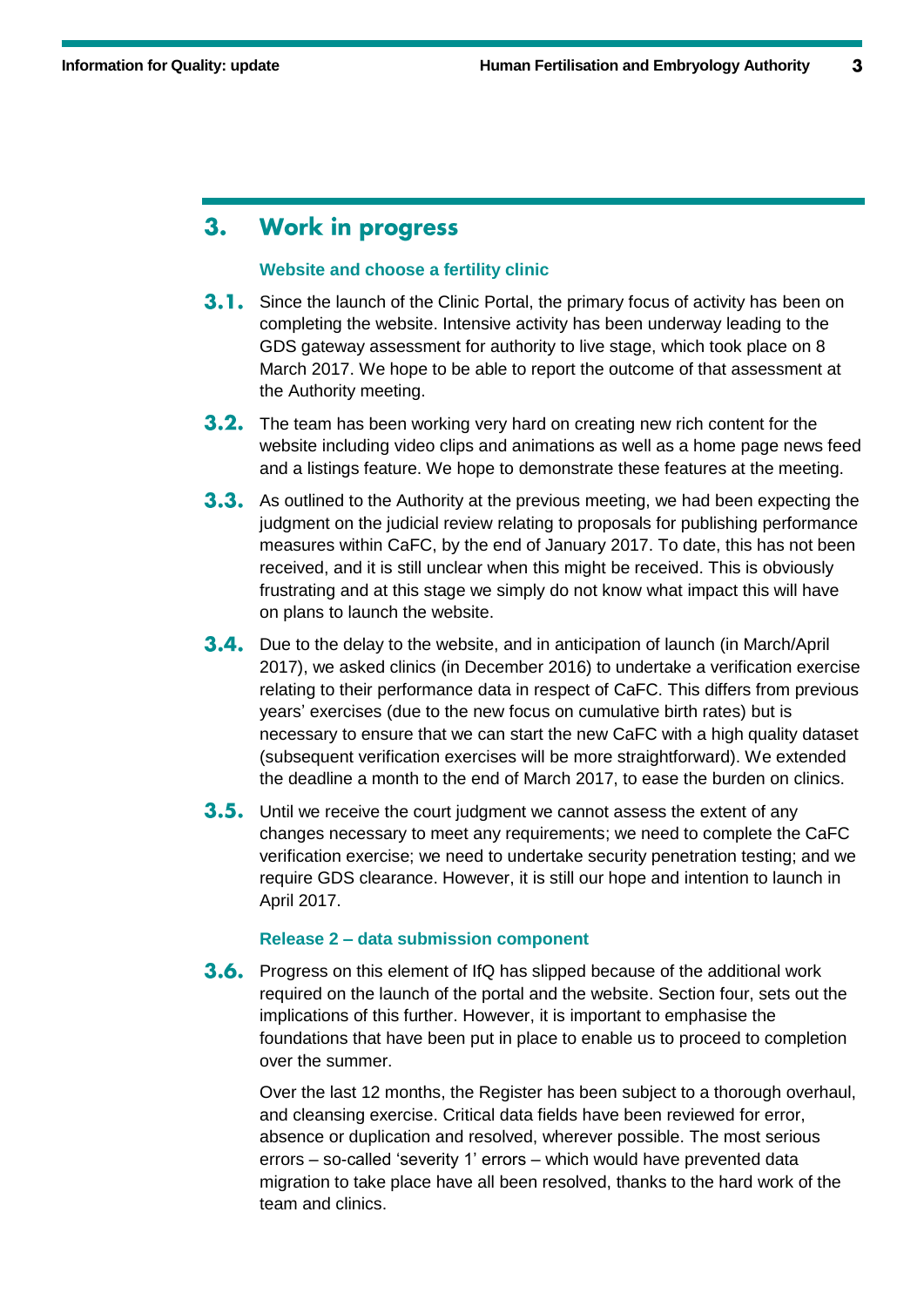# **Register data migration**

- **3.7.** Data migration is planned to take place over five stages (or 'trial loads') each 'test' migration reports on anomalies, which are fixed in advance of progression to the next test. Trial load 1 took place last year and trial load 2 has just been completed. The gaps between each get progressively shorter as the anomalies are dealt with. As expected, a number of issues were identified, and the data migration team is working productively in clearing the backlog.
- **3.8.** As highlighted to Authority previously, we have engaged Northdoor PLC, a specialist in large-scale data migration exercises, to audit our process. The twostage audit aims to assure the Senior Responsible Owner, the Senior Management Team and the Authority that our approach to data migration conforms with our data migration strategy and that all steps have been taken to ensure the integrity of the data being migrated.
- **3.9.** Northdoor's preliminary audit was completed at end January 2017 and gave positive feedback on our processes. Their scrutiny was thorough and detailed, and we draw comfort from this. The second phase of Northdoor's audit is scheduled for May 2017, as we move to trial load 3 - with a final check just prior to migration.
- **3.10.** Further detail will be presented to the Audit and Governance Committee later this month.

## **Treatment data submission system**

- **3.11.** The submission system (to be integrated within the Clinic Portal) is awaited eagerly by clinics, together with clinics using third party suppliers to link to it.
- **3.12.** Much foundation work has taken place including substantial user requirements' feedback; detailed mapping of all processes such that the sequencing for questions on the users' screen have been mapped; front-end designs in line with the design of the website and portal; and development activity. We are over half way towards completion but there is still much to do.

## **Completing the programme** 4.

- 4.1. By the end of March (the official end of the programme) a very substantial amount of our overall ambition will have been achieved. The data submission system requires completion, as noted above, and there is ongoing work to do to realise the benefits of a new system to derive intelligence.
- **4.2.** A feature of the Programme to date has been the challenging nature of balancing so many complementary activities – the portal, website, cleansing, migration; with many components dependent on the involvement of the same individuals and skills. Since late last year our focus has been very much on completing one or more aspects to make the overall task more manageable – an approach that has been largely welcomed.